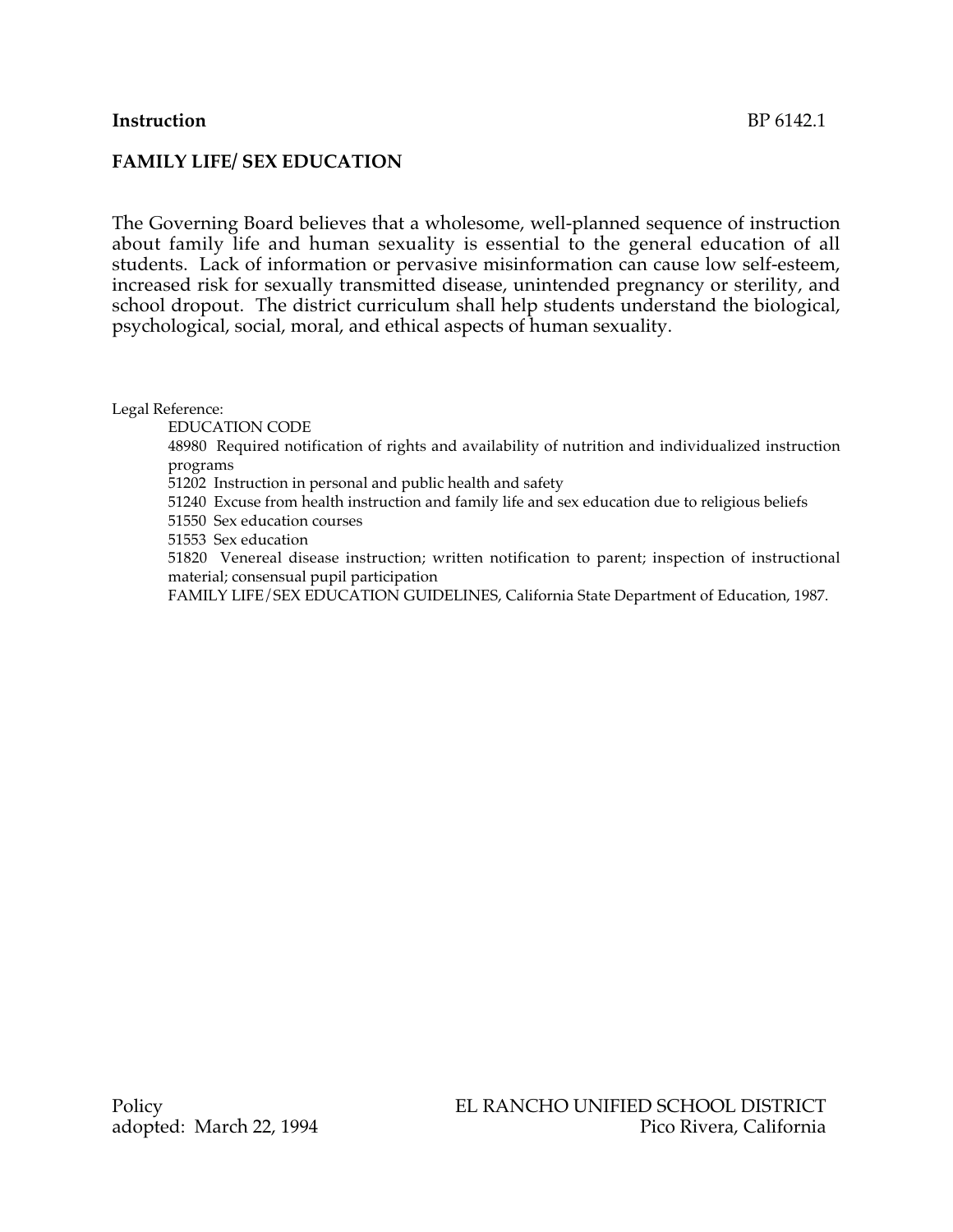# **Instruction** AR 6142.1

## **FAMILY LIFE/ SEX EDUCATION**

The district family life/sex education program shall encourage students to be abstinent and to conceptualize sexual behavior in the ethical and moral context of marriage. The program shall be age-appropriate and shall address a full range of topics, including parenting and birth control, and shall emphasize that abstinence from sex is the only totally effective protection against unwanted pregnancy, sexually transmitted diseases and sexually transmitted AIDS. All courses that discuss sexual intercourse shall satisfy the criteria established by law. (Education Code 51553)

At the secondary level, the family life/sex education program shall be placed in a course that is required for all students.

Teachers who provide instruction in family life/sex education shall have professional preparation, either preservice or inservice, in the subject area.

### **Evaluation**

The Superintendent shall ensure that family life/sex education materials and instruction are continuously evaluated in light of information received from students, parents/guardians, and teachers. Such information can indicate what students did or did not learn, whether the program was workable for the teachers, and how it can be improved.

### **Parent/Guardian Notification and Involvement**

Parents/guardians shall be notified in writing before students are offered any instruction in which human reproductive organs and their functions, processes, or diseases are described, illustrated, or discussed. This notification shall inform parents/guardians that they may request in writing that their child not attend the class. No student shall attend such instruction if the school receives this request. (Education Code 51550, 51820) At the parent/guardian's request, any student may be excused from any part of family life/sex education instruction. (Education Code 51240)

(cf. 6144 - Controversial Issues)

The notifications specified above shall be either mailed to all parents/guardians or sent home with all students at the beginning of each school year. If notice is sent home with the students, parents/guardians shall be asked to sign and return to the school a slip indicating that they have read the notification.

All materials used for the above instruction shall be available for inspection by parents/guardians at reasonable times and places prior to the onset of instruction. The above notification shall inform parents/guardians of their right to inspect these materials. (Education Code 51550, 51820)

(cf. 1312.2 - Complaints Concerning Instructional Material)